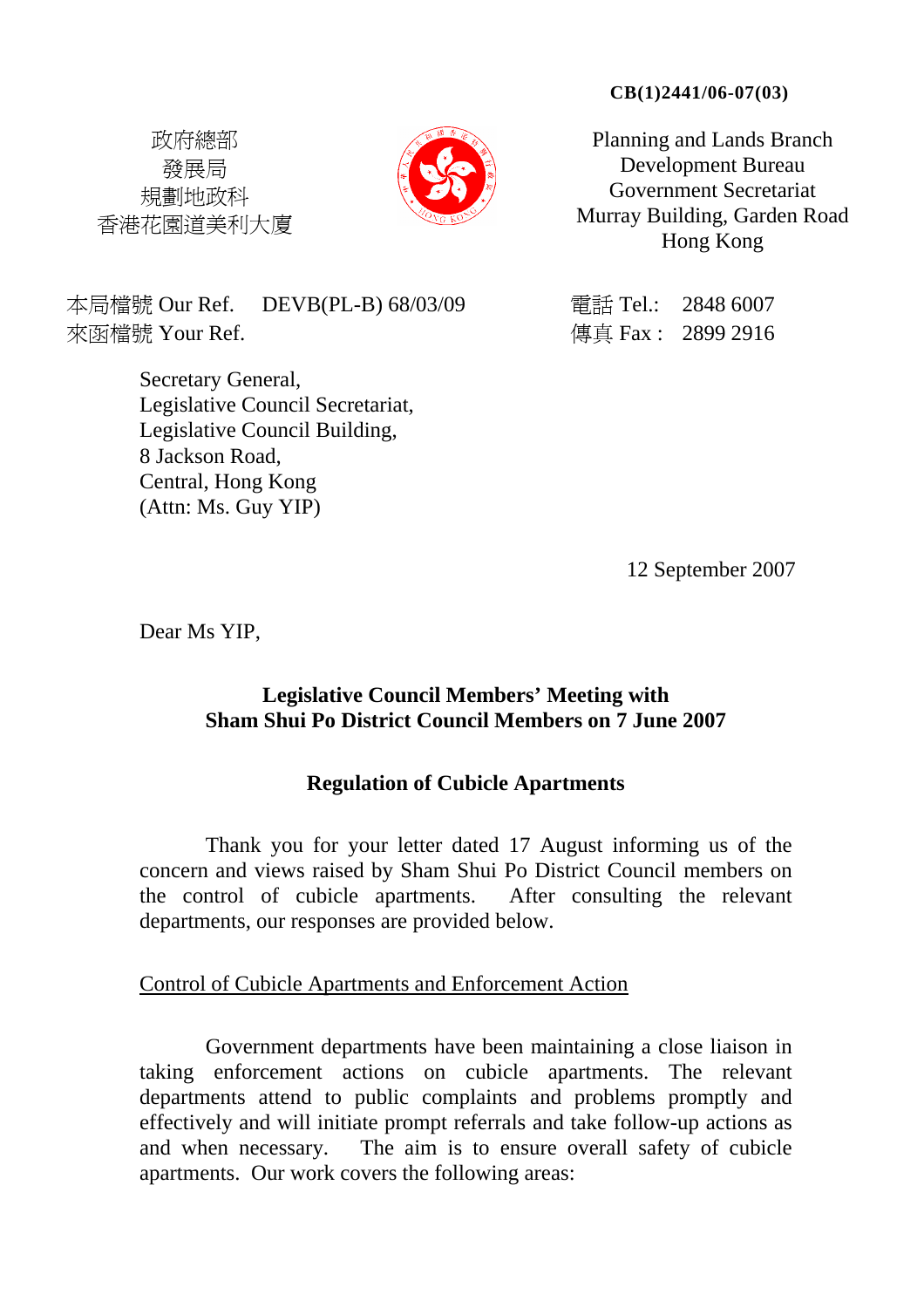Concerning fire safety, the Fire Services Department (FSD) conducts regular inspections of buildings in different districts to ensure that means of escape are clear and unobstructed and that fire service installations and equipment can function effectively and efficiently at times of emergency to help those in need. Where contraventions of the Fire Services Ordinance (Cap. 95) or storage of excessive dangerous goods are detected, the FSD will take immediate enforcement action. With the Fire Safety (Buildings) Ordinance (Cap. 572) coming into effect on 1 July 2007, fire safety measures for pre-1987 domestic buildings and composite buildings, including those with cubicle apartments, are being stepped up.

On building safety, under the Buildings Ordinance (Cap. 123), prior approval from the Building Authority is required for any alteration work involving the structure of a building or affecting the means of escape in common areas. Any of these alteration works carried out without the prior approval of the Building Authority are unauthorized building works and are subject to enforcement action by the Buildings Department (BD).

On licensing control, fire and building safety of bedspace apartments is regulated by the Bedspace Apartments Ordinance (Cap. 447). Under the Ordinance, any flat in which there are 12 or more bedspaces used or intended to be used as sleeping accommodation for individuals under rental agreement must obtain licences from the Office of the Licensing Authority of HAD before commencing operation. In determining whether any flat constitutes a bedspace apartment, the existence of partitions in the flat is disregarded. Therefore, as long as a flat falls within the definition of bedspace apartment specified in the Ordinance, the Office of the Licensing Authority will actively enforce control on the premises according to the Ordinance.

On electricity and gas safety, the Electricity Ordinance (Cap. 406) and the Gas Safety Ordinance (Cap. 51) have stipulated safety requirements for communal installations and installations in individual units. Where any unsafe electrical installations are detected, the Electrical and Mechanical Services Department (EMSD) will take appropriate actions under the Electricity Ordinance which include serving a warning letter to the owner of such installation for proper repair and disconnection of electricity supply to those parts with imminent danger; and prosecuting the owner who fails to repair such installation properly. Common electricity safety problems of cubicle apartments include improper use of plugs or use of damaged socket outlets. Responsible persons of premises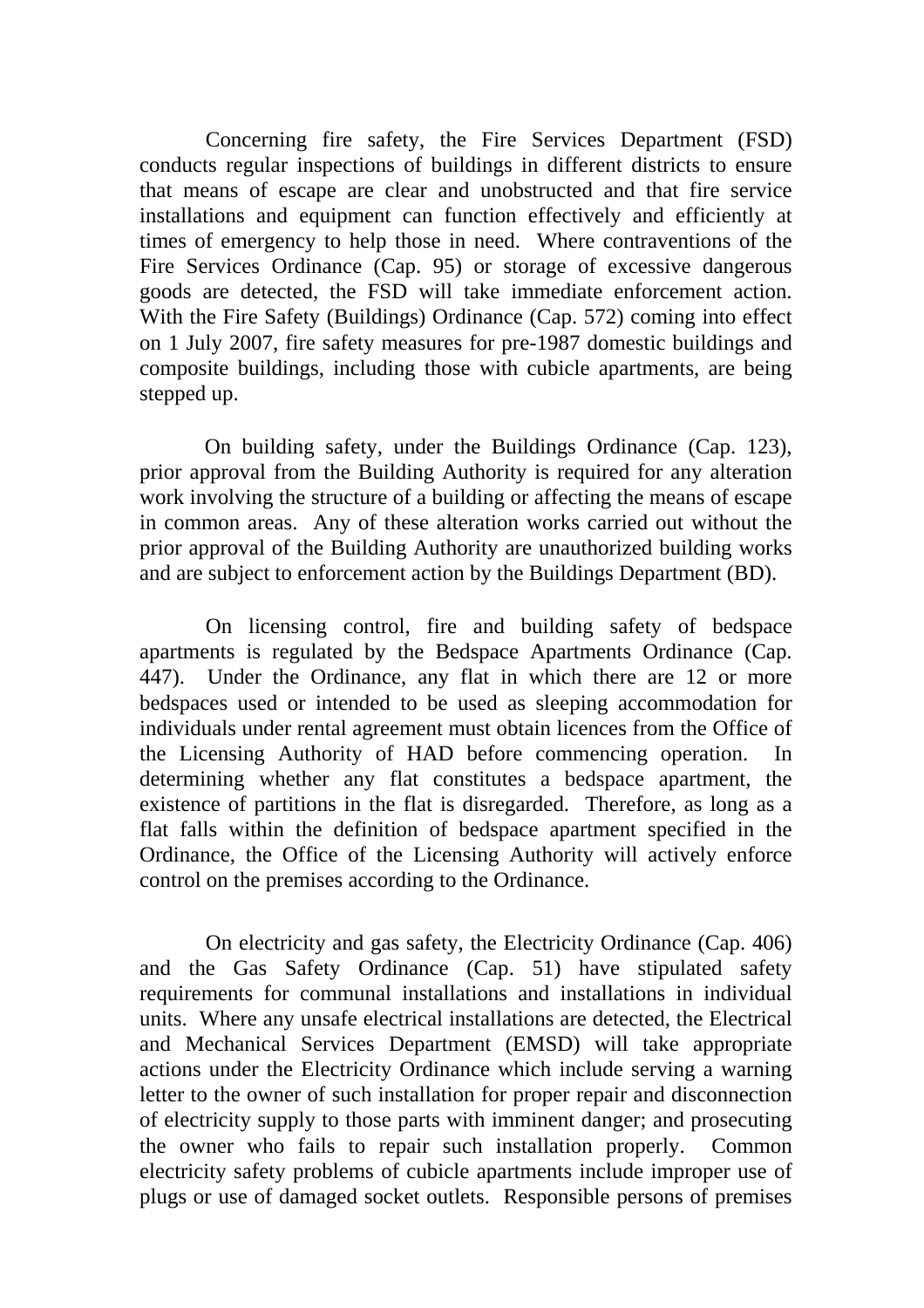units can in general rectify the problems shortly after receiving EMSD's advice.

On the problem of storage of liquefied petroleum gas (LPG), the Gas Safety Ordinance (Cap. 51) specifies that the total storage capacity of LPG in every unit shall not exceed 130 litres. Where excessive storage of LPG is detected in any premises unit, the EMSD will take appropriate enforcement actions, including the serving of warning letter to or prosecution against the responsible person for rectification. The EMSD has reminded gas suppliers in writing that they should not supply LPG in excess of the permitted safety level to customers to avoid danger.

The Food and Environmental Hygiene Department (FEHD) also handles complaints about cubicle apartments and takes appropriate actions to follow up environmental hygiene nuisances detected. The BD would also follow up building safety or water seepage problems identified during inspection.

#### Education and Publicity

The Administration is committed to promoting public awareness of a safe living environment by way of education and publicity.

The FSD has been conducting publicity campaigns on fire safety in the District with the Sham Shui Po District Fire Safety Committee to promote domestic fire safety among local residents (including residents of cubicle apartments). Such activities include publishing newsletters on building management and fire safety; conducting fire drills and fire talks for buildings; and organizing poster / slogan design competitions and quizzes on fire safety. We wish to enhance fire safety awareness and understanding of the importance of domestic fire safety among the Sham Shui Po residents with all these publicity efforts.

The EMSD also promotes electricity and gas safety through different means, including publicity leaflets, posters and Electrical & Mechanical Safety Newsletters, announcements of public interest on radio and television, and safety campaigns; as well as providing safety guidelines in handbooks for new immigrants. Members of the public are also reminded to appoint registered electrical and gas contractors to carry out regular inspection and maintenance works for their installations to ensure safety.